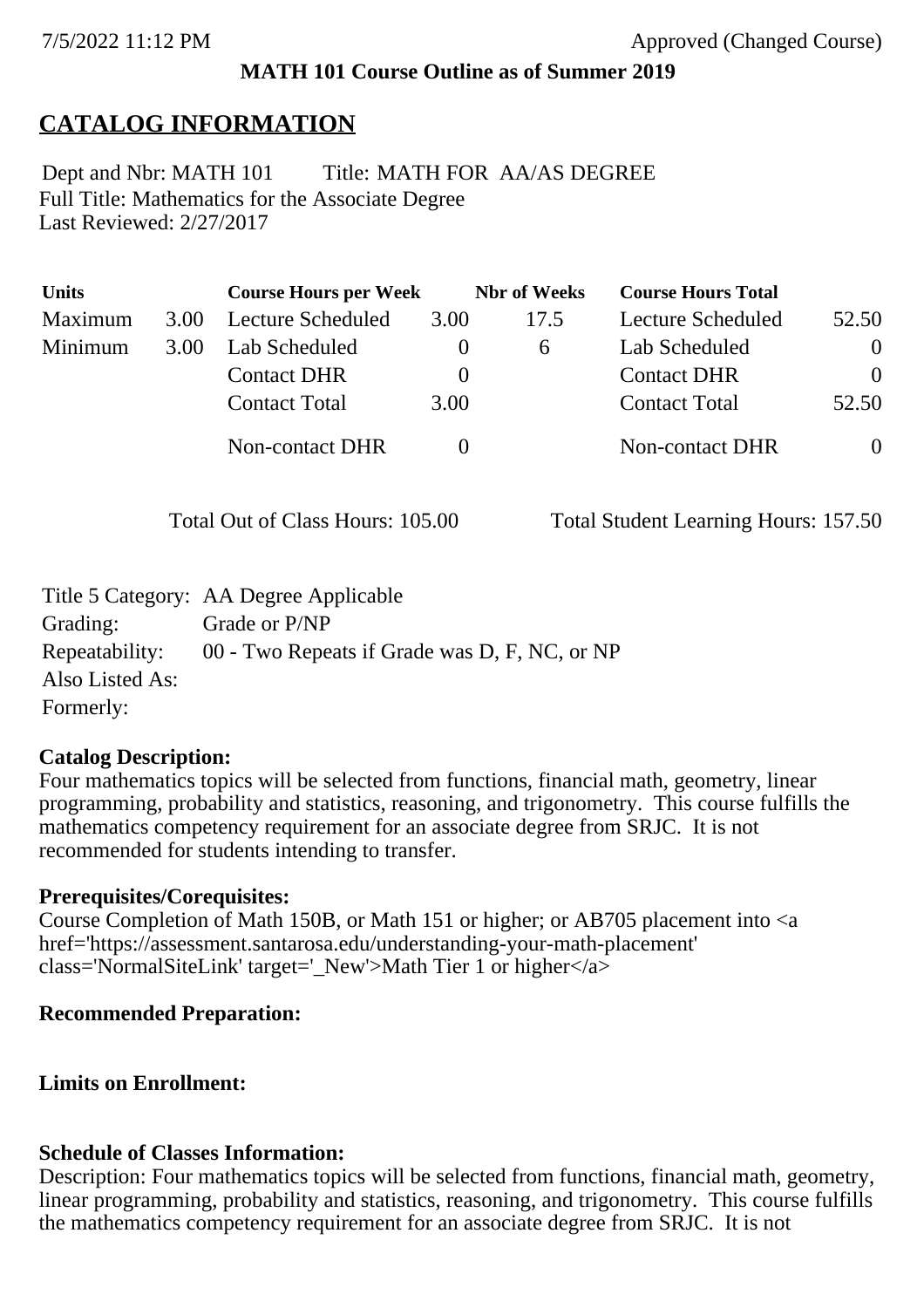recommended for students intending to transfer. (Grade or P/NP) Prerequisites/Corequisites: Course Completion of Math 150B, or Math 151 or higher; or AB705 placement into <a href='https://assessment.santarosa.edu/understanding-your-math-placement' class='NormalSiteLink' target='\_New'>Math Tier 1 or higher</a> Recommended: Limits on Enrollment: Transfer Credit: Repeatability: Two Repeats if Grade was D, F, NC, or NP

# **ARTICULATION, MAJOR, and CERTIFICATION INFORMATION:**

| <b>AS Degree:</b>    | <b>Area</b><br>B     | Communication and Analytical Fall 2012<br><b>Thinking</b>                                  | Effective: | Inactive:   |
|----------------------|----------------------|--------------------------------------------------------------------------------------------|------------|-------------|
|                      | <b>MC</b><br>B       | <b>Math Competency</b><br><b>Communication and Analytical Fall 2009</b><br><b>Thinking</b> |            | Summer 2011 |
| <b>CSU GE:</b>       | <b>Transfer Area</b> |                                                                                            | Effective: | Inactive:   |
| IGETC:               | <b>Transfer Area</b> |                                                                                            | Effective: | Inactive:   |
| <b>CSU Transfer:</b> |                      | Effective:                                                                                 | Inactive:  |             |
| <b>UC</b> Transfer:  |                      | Effective:                                                                                 | Inactive:  |             |

## **CID:**

### **Certificate/Major Applicable:**

[Both Certificate and Major Applicable](SR_ClassCheck.aspx?CourseKey=MATH101)

# **COURSE CONTENT**

### **Student Learning Outcomes:**

Upon completion of the course, students will be able to:

1. Demonstrate proficiency in mathematical skills and conceptional understanding within four of

 the following topics: functions, financial math, geometry, linear programming, probability and statistics, reasoning, and trigonometry.

2. Apply mathematical concepts to a variety of real-world problems.

# **Objectives:**

Upon completion of the course, students will be able to do the listed objectives from four of the following seven subject areas:

I. Functions

- A. Define function, domain, and range, and use function notation appropriately.
- B. Use a graphing calculator to analyze the graph of a function.
- C. Solve application and modeling problems that involve functions.

# II. Financial Math

- A. Use simple interest, compound interest, future value, present value, and effective yield formulas to calculate unknown values.
- B. Use a graphing calculator to solve for unknown values.
- C. Create and explore amortization tables.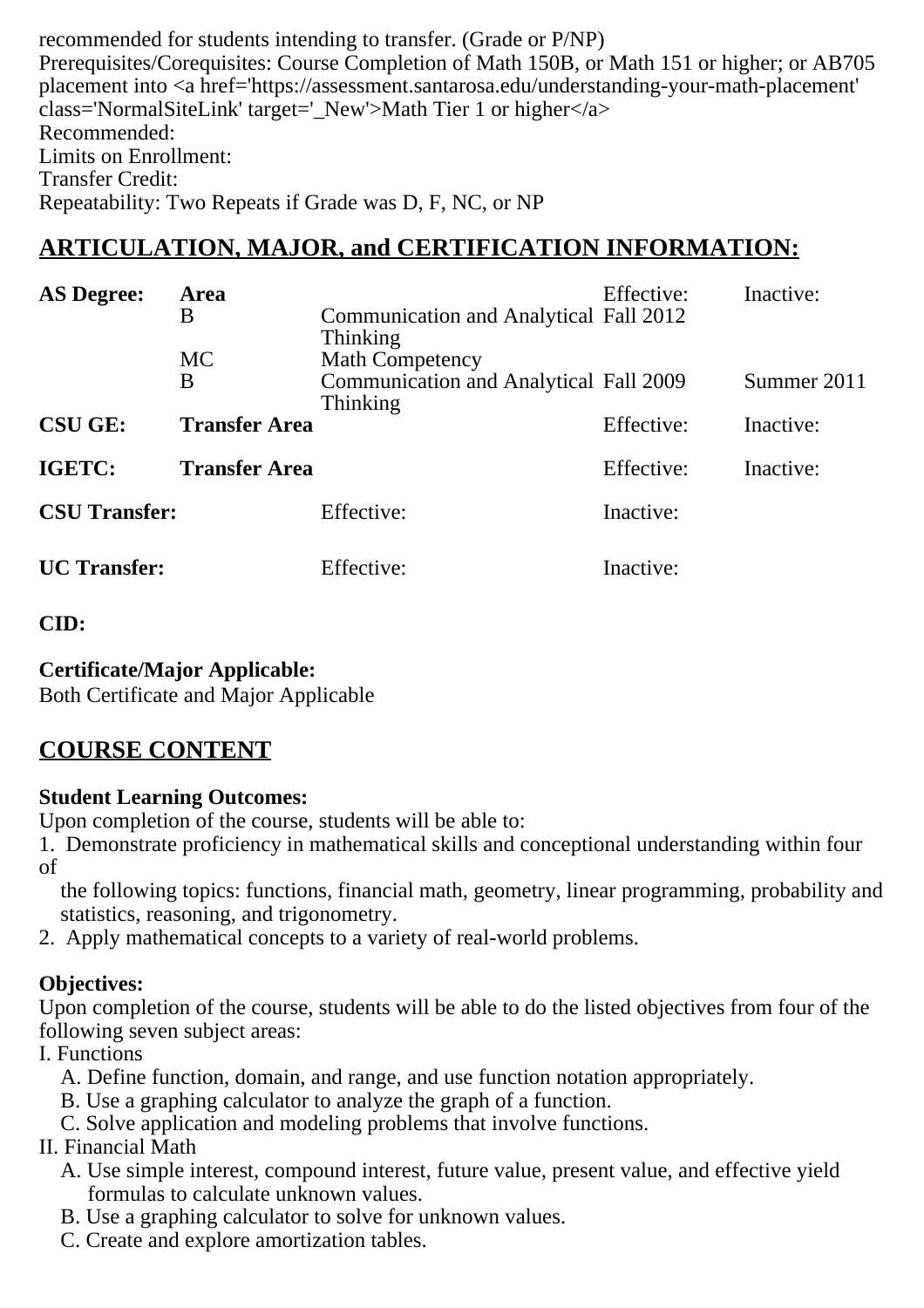- III. Geometry: Instructor choice of at least three of the following objectives.
	- A. Identify two- and three-dimensional shapes and use basic distance, area, surface area and volume formulae.
	- B. Recognize, and apply appropriately, constructions, relationships and formulae involving quadrilaterals; sides and angles of triangles; parallel lines and planes; and chords, secants and tangents of circles.
	- C. Describe and apply symmetry and rigid and non-rigid transformations.
	- D. Use deductive reasoning to reach conclusions based on underlying axioms or previously proved theorems.
	- E. Discuss and apply relationships in non-Euclidean geometry.
	- F. Recognize types of graphs and use relationships between vertices and edges to discuss and solve problems from graph theory.
- IV. Linear Programming
	- A. Graph systems of linear inequalities.
	- B. Define the feasible region for a linear programming problem and calculate the vertices of the region.
	- C. Calculate the optimum value or values of a function of two variables based on the graph of the feasible region.
	- D. Solve application and modeling problems that involve linear programming.
- V. Probability and Statistics
	- A. Create and use graphical displays of data and frequency distributions.
	- B. Define mean, median, mode, percentiles, variability and standard deviation and compute each for sets of data.
	- C. Use laws of probability.
	- D. Discuss linear regression and correlation, and use technology to compute regression equations for applied problems.
- VI. Reasoning
	- A. Apply inductive reasoning to patterns and sequences.
	- B. Apply deductive reasoning to analyze statements and arguments using logic, Venn diagrams and set theory.
- VII. Trigonometry
	- A. Calculate the lengths of the sides of a triangle using the Pythagorean theorem.
	- B. Define the basic trigonometric functions in terms of right triangle ratios with angles given in degrees.
	- C. Use a calculator to find the values of basic trigonometric functions and angles.
	- D. Solve application and modeling problems that involve trigonometry.

# **Topics and Scope:**

Instructor will choose four of the following seven topics:

- I. Functions
	- A. Variation
	- B. Rates of change
	- C. Population growth
	- D. Other applications and models
- II. Financial Math
	- A. Simple and compound interest
	- B. Future value
	- C. Present value
	- D. Annuities
	- E. Loans
	- F. Effective yield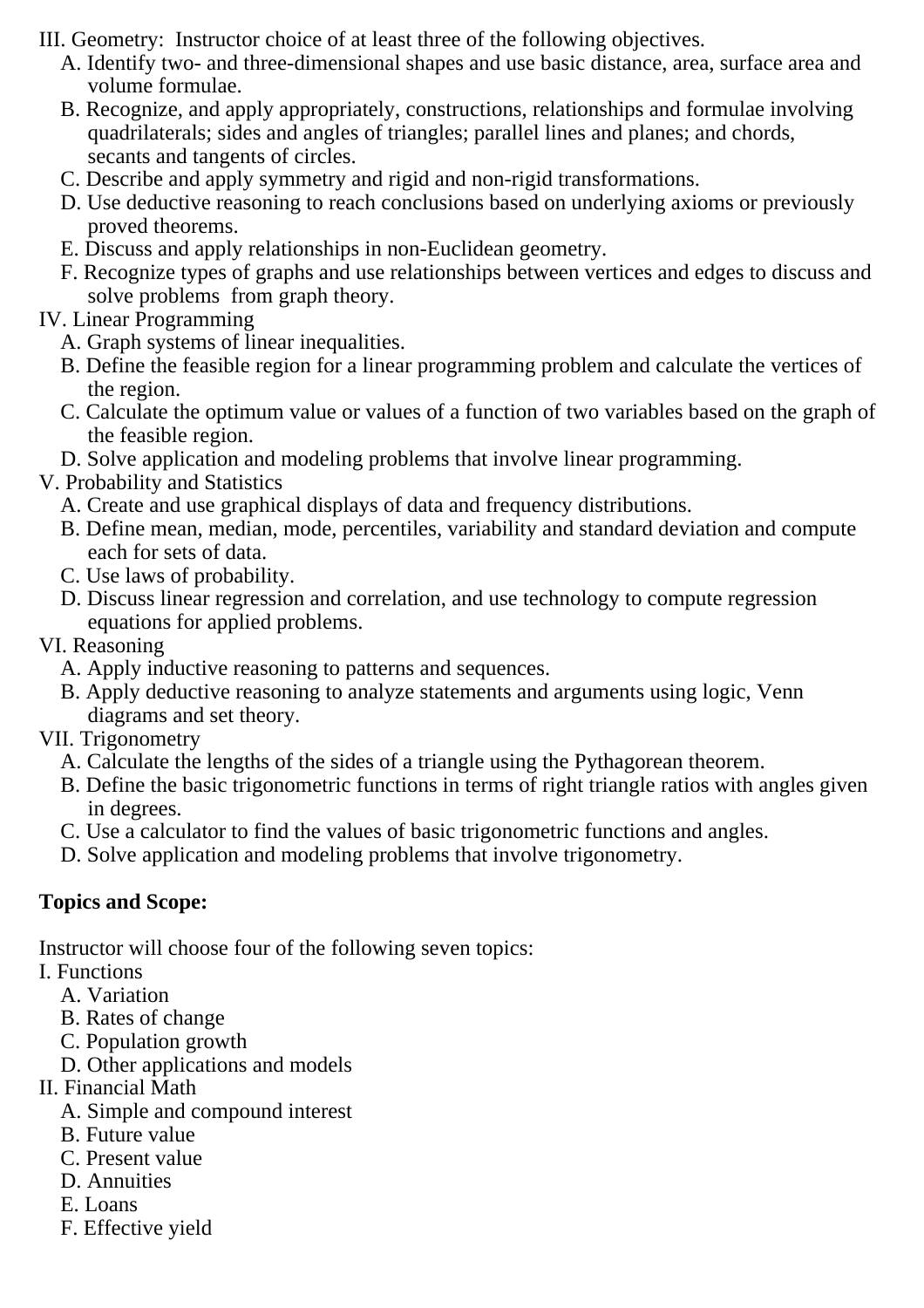G. Applicatons

III. Geometry

Topics chosen from:

- A. Basic figures in geometry
- B. Deductive reasoning
- C. Parallel lines and planes
- D. Similarity and congruence
- E. Inequalities in geometry
- F. Right triangles
- G. Circles
- H. Constructions
- I. Areas and volumes
- J. Non-Euclidean Geometry
- K. Polyhedra
- L. Transformations and symmetries
- M. Graph theory
- N. Applications
- IV. Linear Programming
	- A. Linear modeling
	- B. Optimization
	- C. Applications
- V. Probability and Statistics
	- A. Counting techniques
	- B. Probability rules
	- C. Sampling and collecting data
	- D. Organizing data
	- E. Measures of center and spread
	- F. Graphical display of data
	- G. Linear regression
	- H. Applications
- VI. Reasoning
	- A. Inductive reasoning including patterns and sequences
	- B. Deductive reasoning including logic and sets
	- C. Applications
- VII. Trigonometry
	- A. Angles
	- B. Basic definitions
	- C. Right triangles
	- D. Pythagorean Theorem
	- E. Applications

# **Assignment:**

- 1. Weekly reading (20-50 pages)
- 2. Problem set assignments from required text(s) or supplementary materials chosen by the instructor (1-6 per week)
- 3. Quizzes (0-4 per week)
- 4. Exams (3-8)
- 5. Projects (for example, computer explorations or modeling activities, 0-10)